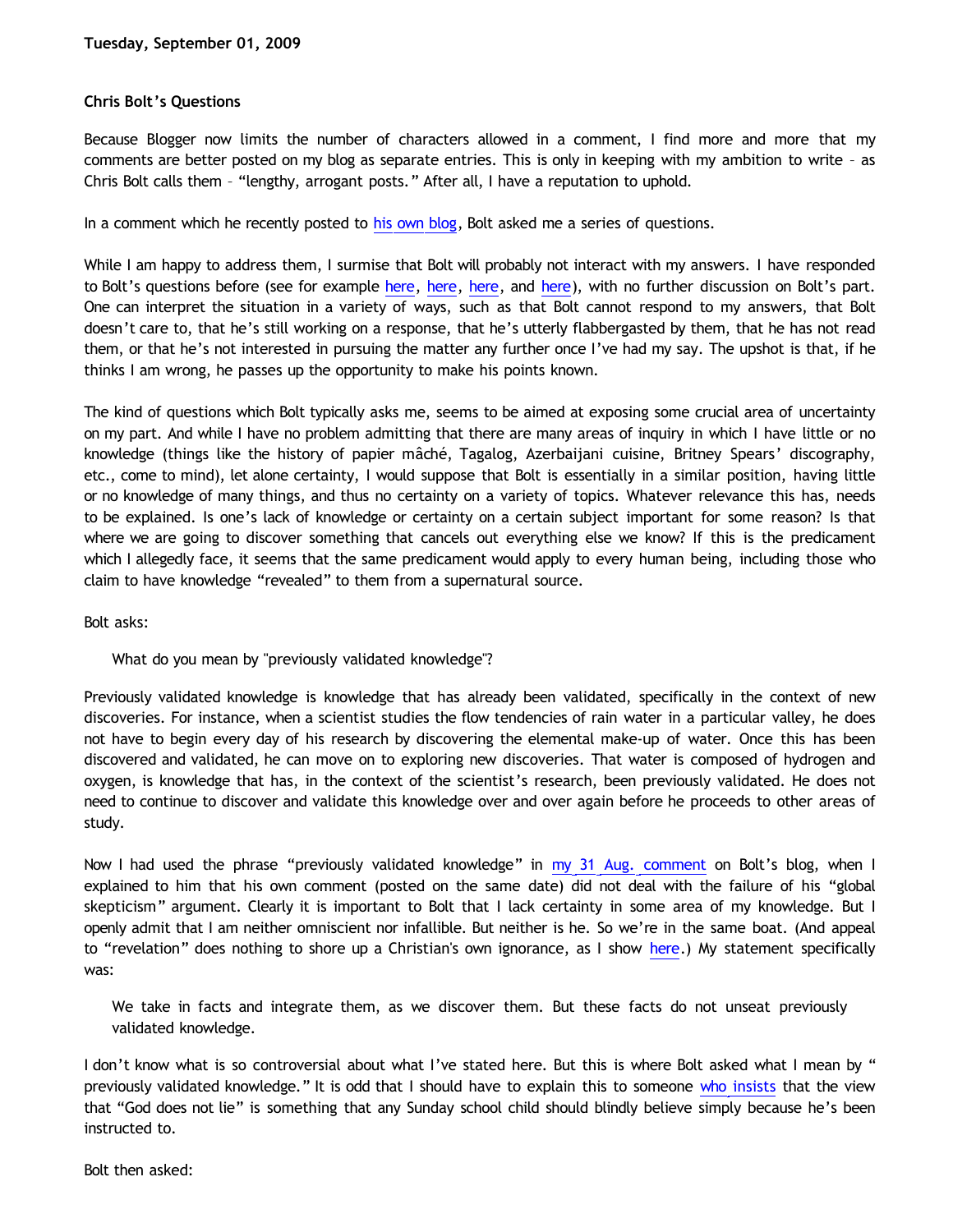Is it not a possibility that you will come across some fact in future experience which will overturn your apparent knowledge concerning what rain is made up of?

I do not ascribe to the epistemological model which equates "possibility" with whatever the human mind can *imagine*. I can imagine breathing water, but I do not accept it as a possibility that I will ever be able to breathe water. To affirm a possibility, one needs at least some evidence to support it, and no evidence against it. I have already allowed (in [a comment I made to Bolt's blog](http://choosinghats.blogspot.com/2009/07/friendly-chat-in-simple-terms.html)) that rain can be composed of different substances, such as on Saturn's moon Titan ([evidence discovered by scientists](http://www.astrobio.net/interview/1413/does-titan-rain-methane) studying this moon suggests that it rains methane). The rain with which I am personally familiar here on earth is composed primarily of water droplets formed from water vapor in the atmosphere. If Bolt knows of any facts that can overturn this, I invite him to produce it.

Perhaps Bolt thinks I need to go out and test every raindrop that has ever fallen on earth in order to be "certain" that rain is composed of water droplets. With such requirements for any generalized certainty, it seems to be an unattainable commodity, even for someone who thinks he's receiving knowledge from a supernatural source (which prohibits any testing whatsoever). But if we understand the causal process which produces rain (cf. condensation of water vapor in the atmosphere), why would such tests be needed? Do people who depend on and collect rain water for their survival need to perform such tests?

Of course, I would not accept as a "possibility" the proposal that rain is actually composed of 24-caret diamonds or automobiles cleverly disguised by a reality-controlling consciousness to look like water droplets. If I believed such a consciousness actually existed, I have no idea how I could rule out such proposals as legitimate possibilities, since on such a view "all things are possible" (Mt. 19:26). But that's not my problem.

Bolt then stated:

So far as I know Christianity does not teach anything about an invisible magic being who manipulates a lawless world;

But I know this, since I know what Christianity teaches. It teaches that the world was created by an [invisible magic](http://bahnsenburner.blogspot.com/2006/10/is-expression-invisible-magic-being.html) [being](http://bahnsenburner.blogspot.com/2006/10/is-expression-invisible-magic-being.html) and that the things which exist in it are what that invisible magic being [wishes](http://bahnsenburner.blogspot.com/2006/12/wishing-and-christian-deity.html) them to be. If Christianity taught that the universe were inherently lawful, it would make no sense for Christians to assert that an invisible magic being (i.e., "God") created and sustains it through its magical powers. Now how is it that a non-Christian understands what Christianity teaches better than an adherent of Christianity?

Bolt then asked:

but really, how do you know that water might not turn into merlot the next time you drink it?

Oh, if only it were so easy to make merlot!

But to answer Bolt's question, it is simple: I know this *by a means of knowledge*. Specifically, by means of *reason*. Its method is called [logic,](http://www.geocities.com/katholon/Logic.htm) an objective method of integrating new knowledge with previously validated knowledge, beginning with the truth of the [axioms](http://bahnsenburner.blogspot.com/2009/08/razorskiss-on-christian-god-as-basis-of_18.html).

Of course, if we are not allowed to be certain that water will not magically turn into merlot the next time I am about to drink some, how can Christians claim to be certain that their god is real, or that what they call "God" is not really some malevolent agent deceitfully portraying itself as what Christianity defines as "God"? Blank out.

Bolt's next question was:

What percentage of the universe do you think you have access to anyway? Does 4% sound reasonable?

There are many, many things throughout the universe to which I have no access and never will have access. I've never made any claim otherwise. I have no statistics on this, so I cannot give a precise answer to Bolt's question. I would assume it is even less than his proposed 4% though. If Bolt has any more knowledge than this, it seems that we should be asking him all the questions, and he should be prepared to answer them, since he has so much more knowledge than us.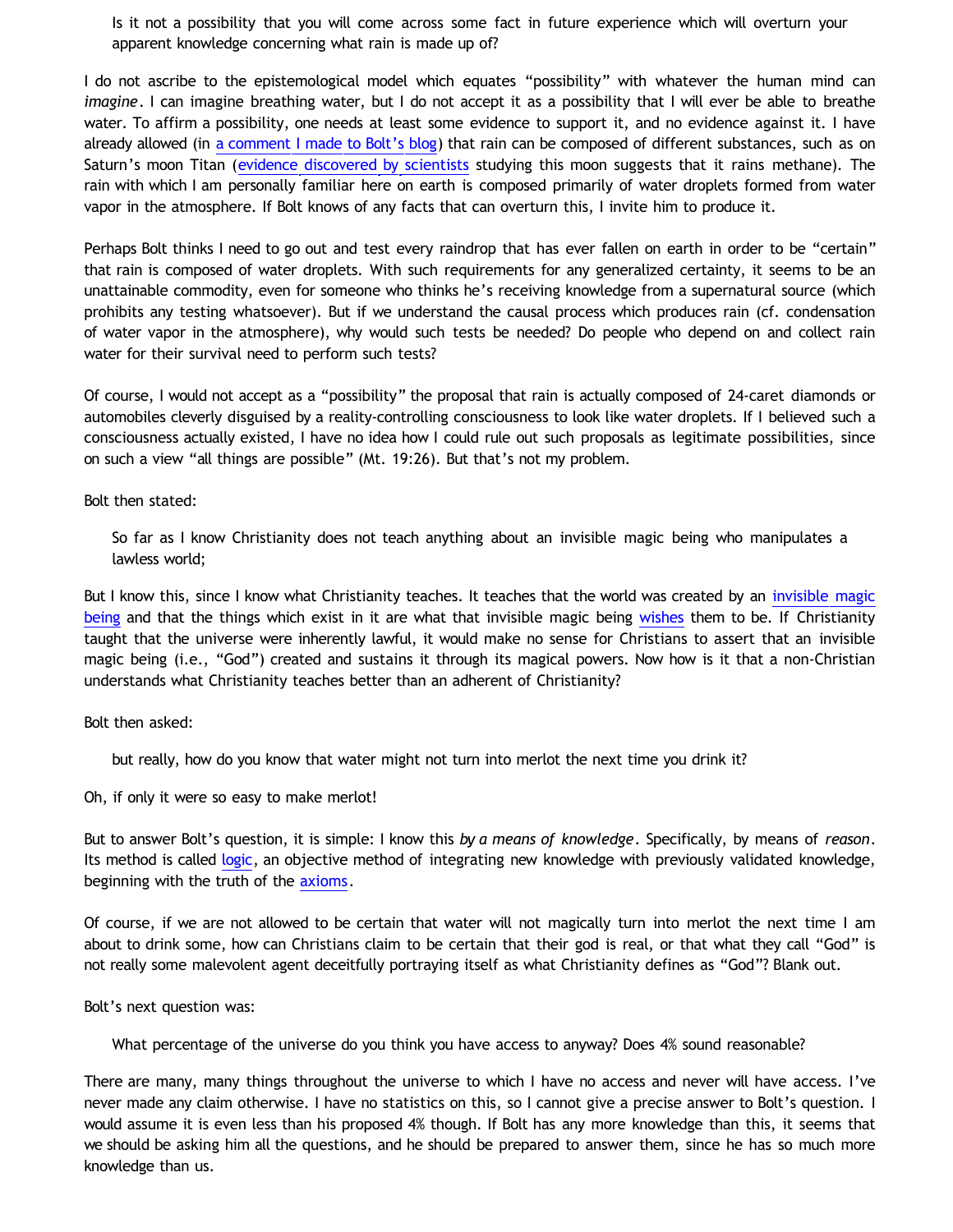Bolt then asked:

Do you really believe you have enough facts in to make the kinds of judgments you do?

Yes, I do. I wouldn't attempt to make the judgments I make if I didn't think I had enough facts. There are times when I withhold judgment just because of this.

Bolt then made a confession:

I am not even sure why you would think your conceptual map meshes with the external world, if there is such a thing.

Bolt's understanding in this area would be greatly improved if he familiarized himself with the objective theory of concepts. (See specifically Ayn Rand's *Introduction to Objectivist Epistemology*.) It is not as if there were "the external world" on the one hand, and this huge sum of knowledge existing independently of it in my head on the other, and somehow they have to come together and "mesh" with each other. Armchair omniscience is not the proper standard for knowledge; reason is. There is the world, and there is my awareness of the world (which in fact is part of the world), and my knowledge of the world builds on the basis of my awareness of the world. If I build my knowledge according to an objective method (which the objective theory of concepts supplies) from the basis of what I perceive and observe, then the resulting knowledge is in fact *knowledge of the world*, since it is based on facts discovered in the world.

On the other hand, Christianity takes armchair omniscience seriously as the ideal model for knowledge, which means that knowledge is ultimately unattainable by man. Consequently, for him to know anything, an invisible magic being needs to spoonfeed it to him, and man, on this model, has no choice but to accept whatever he receives from this alleged source at face value, and believe it unquestioningly, without examination, on faith. Which means: he can never really know anything, since independent verification is prohibited. How this model provides something that constitutes "knowledge" is never explained, since the Christian worldview does not provide a theory of concepts, and man's knowledge is undeniably conceptual in nature. It requires that we "just believe," while many non-believers simply want to *know*. It is no accident that the thing which was prohibited to Adam and Eve in the Garden was *knowledge*. They were punished when they acquired knowledge. On Christianity's terms, we're not supposed to know, and when we know, we're condemned for knowing.

Bolt then asked:

I know, "existence exists" (whatever that means), but what types of things exist and how do you know? I mean are we talking about external things?

Many categories have been formed to identify and classify the things which we discover in existence. The concept ' existence' is the widest concept, including *all* the things we discover in existence. From there, we form categories which subdivide the things we find in existence according to various purposes, which can vary from context to context. For instance, we might use the categories "natural" and "man-made" to distinguish between those things which are naturally occurring (such as rocks, rivers, rainbows, planetary bodies, etc.) from those which are artifacts produced by human action (such as kitchenware, computers, automobiles, the US Constitution, etc.). Or, we can divide what we discover in the world by the categories of animate objects (e.g., reptiles, rose bushes, bobcats, cuttlefish, human beings, etc.) and inanimate objects (e.g., rocks, mountains, ash, silverware, paper, etc.). These are conceptual categories into which we integrate objects as we discover them. If an object we discover is entirely new, we can formulate a new category to classify it. But if it exists, it can due to this fact still be integrated into the concept 'existence', which again is the widest of all concepts.

How do we know? By means of reason: the faculty which identifies and integrates what we perceive or observe.

Are we talking only of "external things"? Bolt himself posed the question, so he needs to address this. But if " external things" is understood to refer to things distinct from conscious activity, I would point out that the same method by which we identify and integrate "external things" so defined, applies in principle to identifying and integrating the actions of consciousness. See specifically chapter 4, "Concepts of Consciousness," of *Introduction to Objectivist Epistemology*, which deals specifically with this area of inquiry.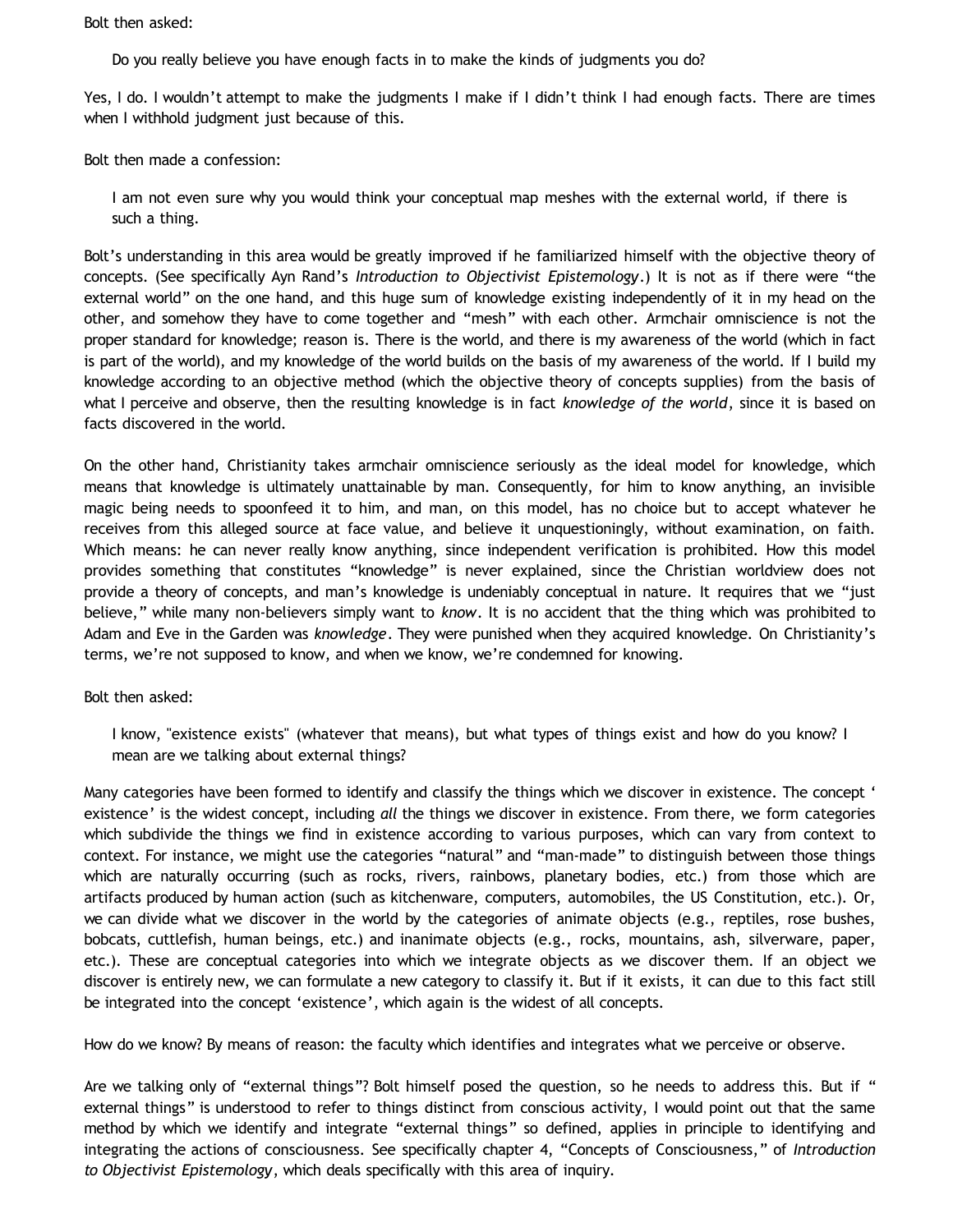The answers are there. If Bolt is truly interested, he can seek them out and enlighten himself.

by Dawson Bethrick

Labels: [Certainty](http://bahnsenburner.blogspot.com/search/label/Certainty), [Knowledge,](http://bahnsenburner.blogspot.com/search/label/Knowledge) [Presuppositional Gimmickry](http://bahnsenburner.blogspot.com/search/label/Presuppositional%20Gimmickry)

*posted by Bahnsen Burner at [11:00 AM](http://bahnsenburner.blogspot.com/2009/09/chris-bolts-questions.html)*

## **6 Comments:**

[Keith](http://www.blogger.com/profile/14844529811179063030) said...

Hi Dawson,

If I might suggest a future topic for a blog entry: I would love to see a detailed analysis of what, exactly, composes a valid argument and why, and by whom, it is/should be accepted as valid. Reason being, I noticed (especially recently) that you often claim that presupper's present their claims but have no argument to back them up. Having read many of your posts, and noticing that you never refer to such an entry, I'm assuming it hasn't been dealt with in detail on your blog. While I'm sure many of your readers can readily see the vacuity of presup claims by your interactions with their writings, I wonder how many who are sympathetic to theism don't see the connection and really have no idea what makes an argument valid (or how to present a valid argument). This may sound too elementary to deal with, but I would submit that if it is dealt with then that would be one more reference for you to make when a presupper attempts to turn to the tables on you by asserting that you have no basis for your claims about Objectivist axioms. I think dissecting what makes a valid argument, demonstrating how the Objectivist axioms apply and then showing how one of your arguments fits the description would remove yet another hiding spot for the presuppers. Obviously, if they agree with what comprises a valid argument, then there's little excuse for not presenting one when they debate. Just my opinion. Regards,

Keith

[September 02, 2009 9:53 AM](http://bahnsenburner.blogspot.com/2009/09/8210728335832465720)

[C.L. Bolt](http://www.blogger.com/profile/15797112064238146744) said...

A "valid" argument is deductive rather than inductive or transcendental. The last thing we need is another link to follow in Mr. Bethrick's shotgun spree.

[September 02, 2009 2:15 PM](http://bahnsenburner.blogspot.com/2009/09/4151480096461001525)

[Keith](http://www.blogger.com/profile/14844529811179063030) said...

I don't know much about "transcendental" arguments but I've analyzed my share of mathematical proofs from induction so I don't see how using induction to provide support for an argument is invalid - if that, indeed, is your implication. To be sure, I would posit that virtually all theists utilize some form of induction (whether in error or not) when they attempt to rationalize their god beliefs. Isn't this what the whole "Intelligent Design" argument is based upon: There is an orderly construction to the universe - ergo God exists? Smacks of induction to me. My apologies if I've misinterpreted your brief and rather caustic reply. Regards,

Keith

[September 02, 2009 3:39 PM](http://bahnsenburner.blogspot.com/2009/09/1565182971239383085)

[Bahnsen Burner](http://www.blogger.com/profile/11030029491768748360) said...

Hi Keith,

Thank you for your suggestion. I figured there's so much information available pertaining to proper argument form that a primer authored by myself would be superfluous. In print, I would recommend introductory logic texts by H.W.B. Joseph, Patrick Hurley, and Objectivism's own Dr. David Kelley. I'm sure there are plenty of resources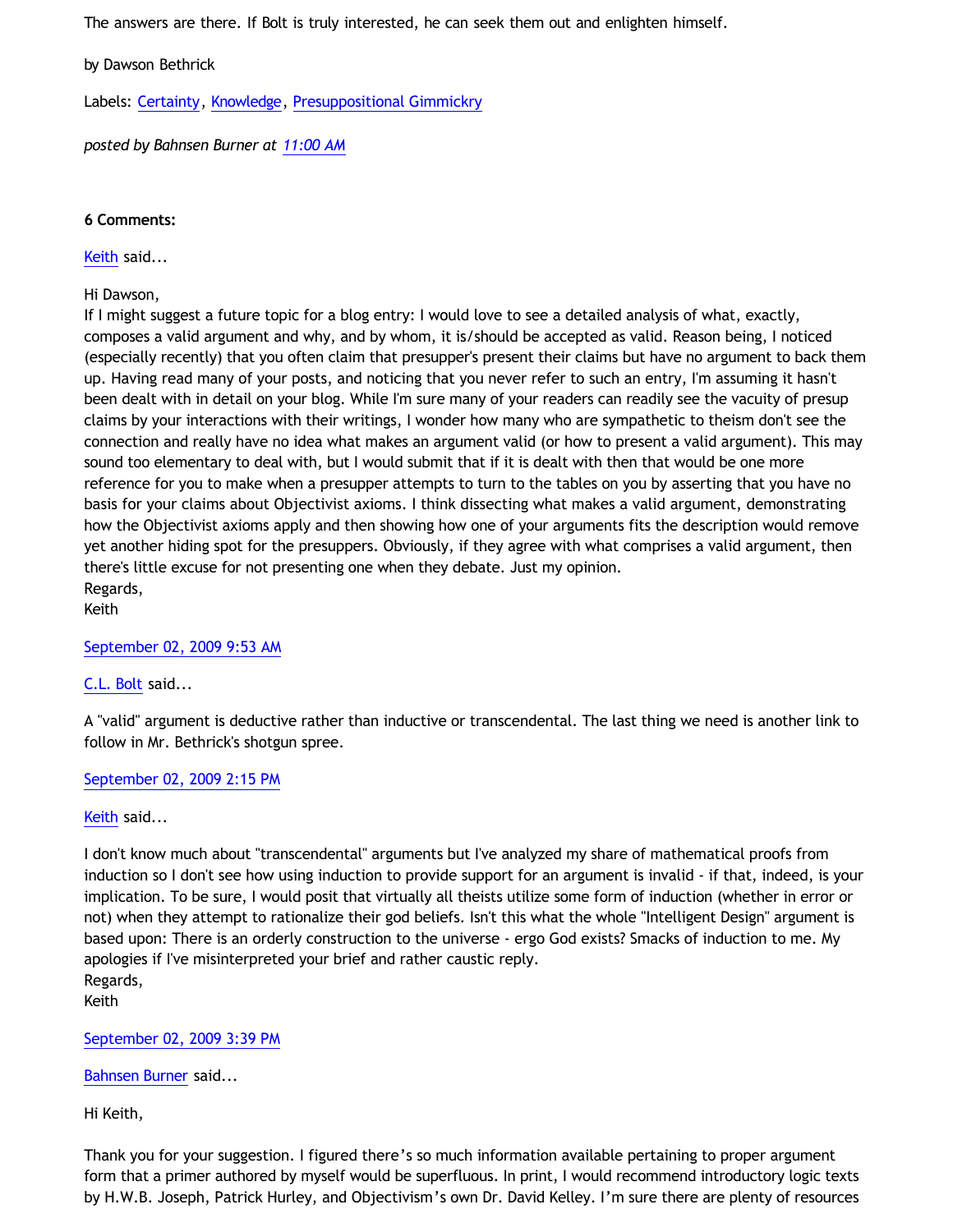on the internet as well. But you'd be correct in noting that my writings presuppose at least some background knowledge of basic logic.

I would like to make a few comments in regard to what you have stated.

I have no idea how many theists in general have little or no idea what makes an argument, but it seems that quite a few suffer from this malady. Presuppers, for instance, point to the [Bahnsen-Stein debate](http://www.bellevuechristian.org/faculty/dribera/htdocs/PDFs/Apol_Bahnsen_Stein_Debate_Transcript.pdf) as the model of presuppositional argumentation. But [my review of Bahnsen's opening statement](http://bahnsenburner.blogspot.com/2005/03/bahnsens-poof.html) (the portion of the debate that he' d be most prepared to present), I found no argument at all. Instead, he simply rattles off a bunch of assertions, with no attempt to articulate the steps of an inference, which is what an argument should do.

Validity of argumentation presupposes that there is in fact an argument to begin with. If no argument has been presented, then the question of validity simply does not apply. When I review a debate like [the one between](http://razorskiss.net/wp/2009/08/08/debate-transcript) [RazorsKiss and Mitch LeBlanc](http://razorskiss.net/wp/2009/08/08/debate-transcript) and discover that RazorsKiss presents no argument for his position on the resolution (that "the Triune God of the Scriptures is the basis of knowledge"), pointing out that RK has not presented a debate is simply an observation (a rather damning one, I'd say). I have asked Chris Bolt and Brian Knapp, who apparently feel I'm wrong in my observation, to reproduce RK's argument, and am waiting for them to decide whether or not they will do this. At that point, we can look to determine whether the argument RK allegedly presents is valid. But it would be yet a different matter to determine whether or not the argument is *sound*, which is a valid argument with true premises.

(continued…)

[September 02, 2009 4:40 PM](http://bahnsenburner.blogspot.com/2009/09/4744703985906021355)

[Bahnsen Burner](http://www.blogger.com/profile/11030029491768748360) said...

(Part II)

In his comment above, Chris Bolt distinguishes between deductive, inductive and transcendental arguments, stating that validity pertains only to deductive arguments, not to inductive and transcendental arguments. This is correct in the case of inductive arguments, which are classically categorized according to their cogency (as opposed to validity). As Hurley explains, a cogent argument is "an inductive argument that is strong and has true premises" (*A Concise Introduction to Logic*, p. 534).

But it's not clear that validity does not or cannot pertain to transcendental arguments. Validity of deductive argumentation has to do with its form. And it should be noted that a valid argument can be produced for any conclusion one wants to defend, regardless of its truth value. E.g.,

Premise 1: If my car is blue, then TAG is false. Premise 2: My car is blue. Conclusion: Therefore, TAG is false.

This is a valid argument, because it is cast in a valid argument form. It is not a sound argument, however, because the truth or falsehood of TAG is not dependent on the color of my car.

Presuppositional theorist David Byron, who was active on James Anderson's [Van Til Lists](http://www.vantil.info/lists.html) for a number of years, categorizes transcendental arguments as a type of deductive argument, and states that a transcendental argument is "distinguished from other deductive arguments by its modality and its particular subject matter." He also states that "a transcendental argument may be expressed in the form of Modus Ponens." ([The Van Til List,](http://www.ccir.ed.ac.uk/~jad/vantil-list/) " Re: Question: Transcendental vs. Indirect Arguments," 28 Aug. 1998, msg #00374).

Hurley defines modus ponens as "a valid argument form/rule of inference" (Op. cit., p. 538).

Also, in his essay "The Transcendental Argument for God's Existence," apologist Michael Butler writes:

"Transcendental arguments typically have the following form: For *x* (some aspect of human experience) to be the case, *y* must also be the case since *y* is the precondition of *x*. Since *x* is the case, *y* is the case." (*The Standard*